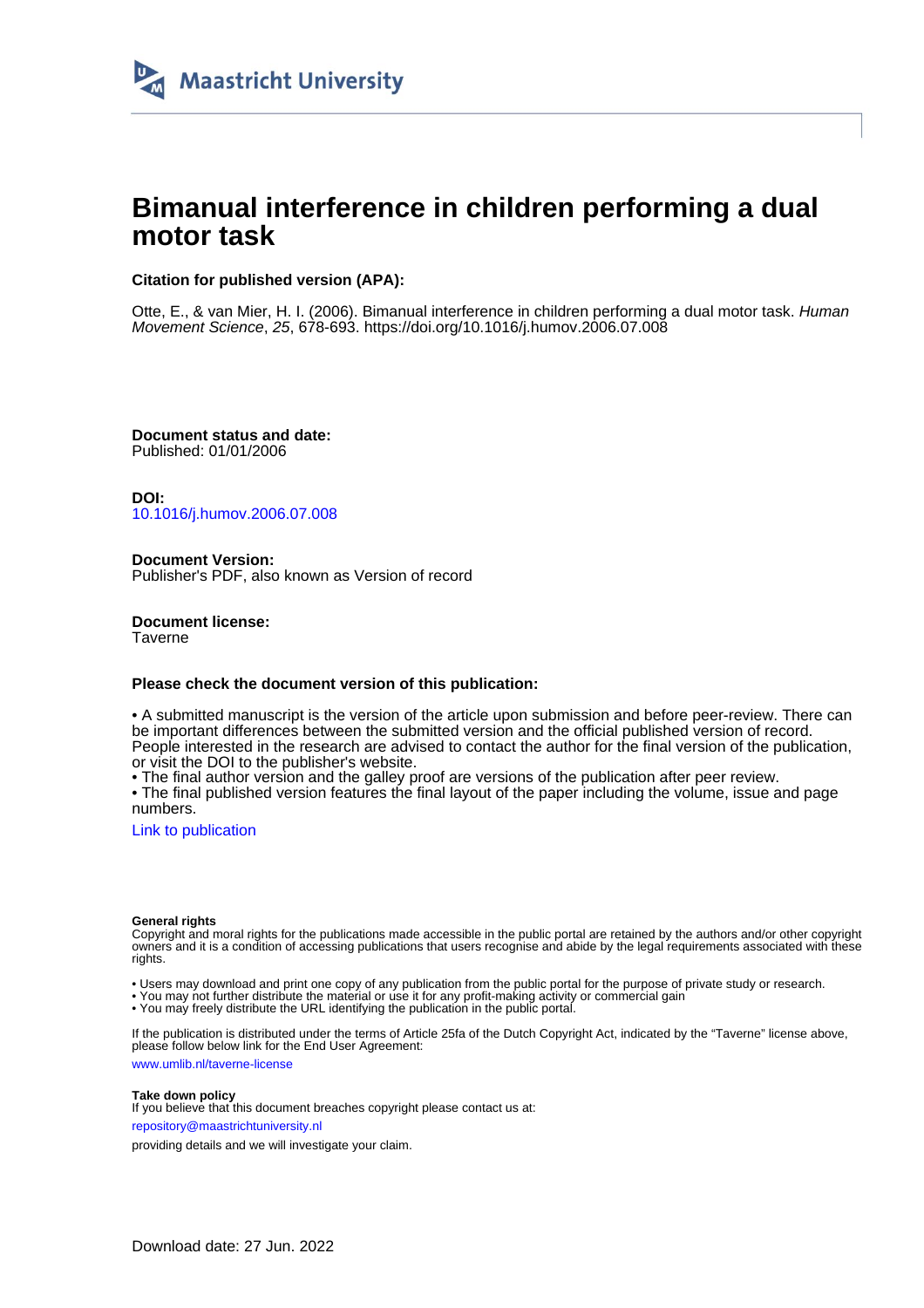

Available online at www.sciencedirect.com





Human Movement Science 25 (2006) 678–693

www.elsevier.com/locate/humov

# Bimanual interference in children performing a dual motor task

E. Otte a,b,\*, H.I. van Mier a

<sup>a</sup>*Faculty of Psychology, University of Maastricht, P.O. Box 616, 6200 MD Maastricht, The Netherlands* <sup>b</sup>*International Graduate School of Neuroscience, Institute of Neuroinformatics, Ruhr Universität Bochum, D-44780 Bochum, Germany*

Available online 2 October 2006

#### **Abstract**

The present study addressed the development of bimanual interference in children performing a dual motor task, in which each hand executes a different task simultaneously. Forty right-handed children (aged 4, 5–6, 7–8 and 9–11 years, ten in each age group) were asked to perform a bimanual task in which they had to tap with a pen using the non-preferred hand and simultaneously trace a circle or a square with a pen using the preferred hand as quickly as possible. Tapping and tracing were also performed unimanually. Differences between unimanual and bimanual performance were assessed for number of taps, length of tap trace and mean tracing velocity. It was assumed that with increasing age, better bimanual coordination would result in better performance on the dual task showing less intermanual interference. The results showed that tapping and tracing performance increased with age, unimanually as well as bimanually, consistent with developmental advancement. However, the percentage of intermanual interference due to bimanual performance was not significantly different in the four age groups. Although performing the dual task resulted in mutual intermanual interference, all groups showed a significant effect of tracing shape. More specifically, all age groups showed a larger percentage decrease in tracing velocity when performing the circle compared to the square in the dual task. The present study reveals that children as young as four years are able to coordinate both hands when tapping and tracing bimanually.

© 2006 Elsevier B.V. All rights reserved.

<sup>\*</sup> Corresponding author. Address: IGSN, Institute of Neuroinformatics, Ruhr Universität Bochum, D-44780 Bochum, Germany.

*E-mail address:* [ellen.otte@rub.de](mailto: ellen.otte@rub.de) (E. Otte).

<sup>0167-9457/\$ -</sup> see front matter © 2006 Elsevier B.V. All rights reserved. doi:10.1016/j.humov.2006.07.008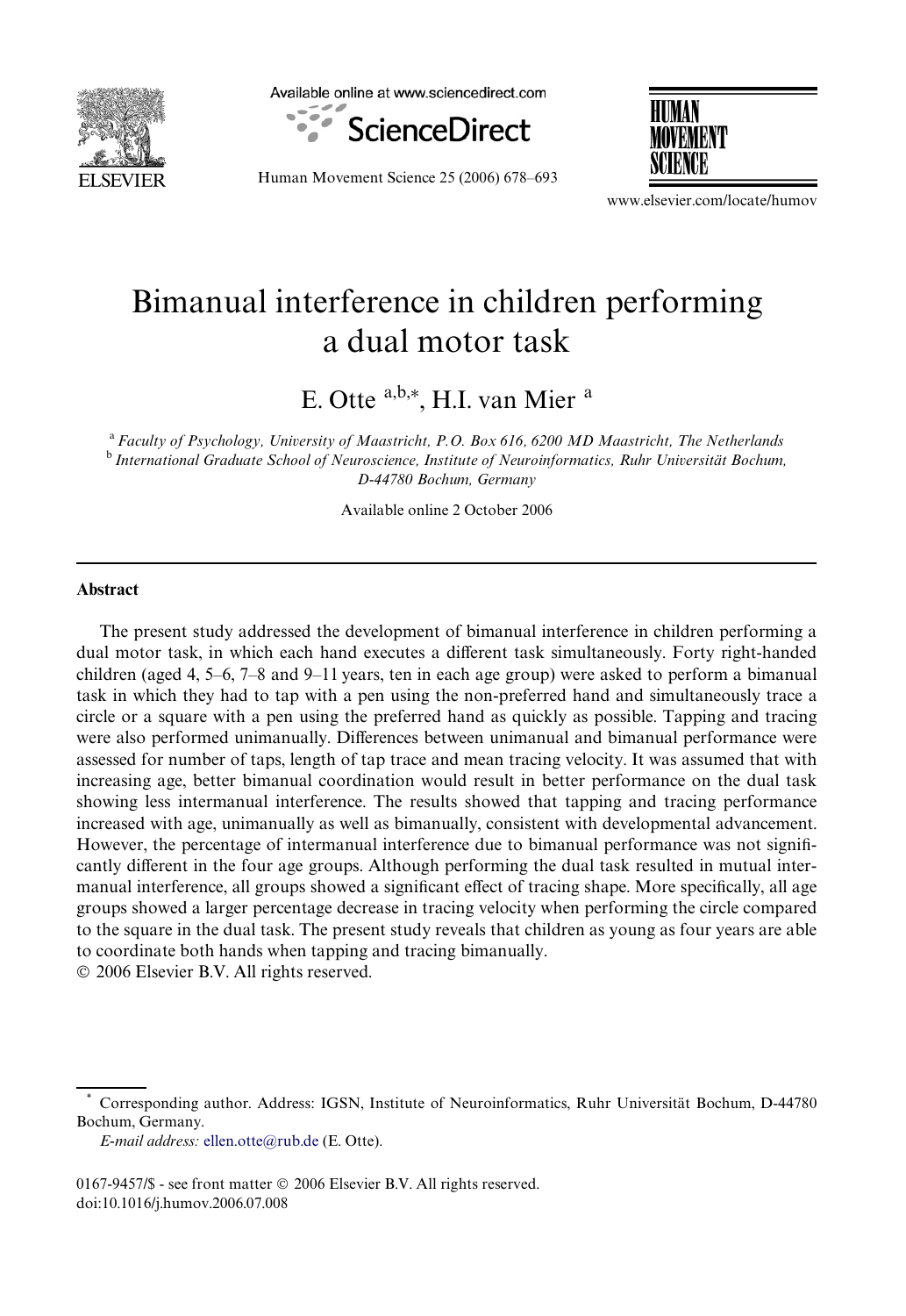*PsycINFO classification:* 2330; 2800

*Keywords:* Motor; Timing; Development; Tapping; Tracing

## **1. Introduction**

In everyday life, we constantly perform activities that require the use of our hands. Some movements involve only one hand (unimanual movements) while others require both hands (bimanual movements). In general, it is easier for people to perform unimanual actions than bimanual actions ([Annett, 1970; Kelso, Southard, & Goodman, 1979; Wyke,](#page-14-0) [1968, 1969, 1971](#page-14-0)). Nevertheless, some movements require the use of two hands. Eating with knife and fork, opening a jar, clapping your hands or playing the piano are some examples of the great diversity of bimanual movements we use in daily life.

Bimanual movements can be defined in three broad classes ([Fagard, 1991](#page-14-1)). The first, *symmetrical complementary movements* are the easiest: both hands contribute to a single goal with a similar output. This kind of task requires both hands to perform a different movement but to exert it on the same object, as in clapping one's hands [\(Wiesendanger,](#page-16-0) [Wicki, & Rouiller, 1994](#page-16-0)). This level of bimanual coordination can already be observed early in life, during the first year, when infants reach for large objects (Fagard  $\&$  Jacquet, [1989; Gold](#page-14-2)fi[eld & Michel, 1986a, 1986b; Michel, Ovrut, & Harkins, 1985\)](#page-14-2). *Asymmetrical complementary movements*, or role-differentiated movements ([Kimmerle, Mick, & Michel,](#page-15-0) [1995; Ramsey & Weber, 1986\)](#page-15-0) form the second class: both hands contribute to a single goal but with an asymmetrical output. For example, one hand has a supporting or stabilizing function while the other hand manipulates or explores the object, as when opening a jar. While [Kimmerle et al. \(1995\)](#page-15-0) observed asymmetrical movements in children as young as 7 months, they are more commonly developed at the end of the first year (Fagard  $\&$ [Marks, 2000; Ramsey, Campos, & Fenson, 1979](#page-14-3)), with asymmetrical movements for certain objects not appearing until around 24 months of age ([Fagard & Jacquet, 1989;](#page-14-2) [Ramsey & Weber, 1986\)](#page-14-2). In general, asymmetrical patterns are more complex, more variable and appear later in life than symmetrical patterns ([Fagard & Jacquet, 1989; Whitall,](#page-14-2) [1989](#page-14-2)). The last class of bimanual movements, also the most difficult, consists of *dual task movements*, in which a person executes an independent movement with each hand simultaneously [\(Lee, Swinnen, & Verscheuren, 1995\)](#page-15-1). In this case, two simultaneous but independent bilateral manual activities are required, for example, tapping with one hand while drawing a circle or square simultaneously using the other hand, as required in the current study. While complementary movements have been addressed in developmental research, commonly showing that with increasing age children are better at performing these tasks ([Fagard, Hardy-Léger, Kervella, & Marks, 2001; Fagard & Jacquet, 1989; Fagard &](#page-14-4) [Marks, 2000; Kimmerle et al., 1995; Marion, Kilian, Naramor, & Brown, 2003](#page-14-4)), dual task movements have mainly been the topic of research in adults [\(Lee et al., 1995; Serrien,](#page-15-1) [Pogosyan, & Brown, 2004; Swinnen & Walter, 1991\)](#page-15-1). The current study was set up to investigate the development of bimanual performance in a dual task in children aged 4–11 years.

When simultaneously performing two independent movements, especially movements with different spatiotemporal patterns, mutual interference is often the result, even though performing each task unimanually poses no problem ([Franz, Zelaznik, & McCabe, 1991;](#page-14-5)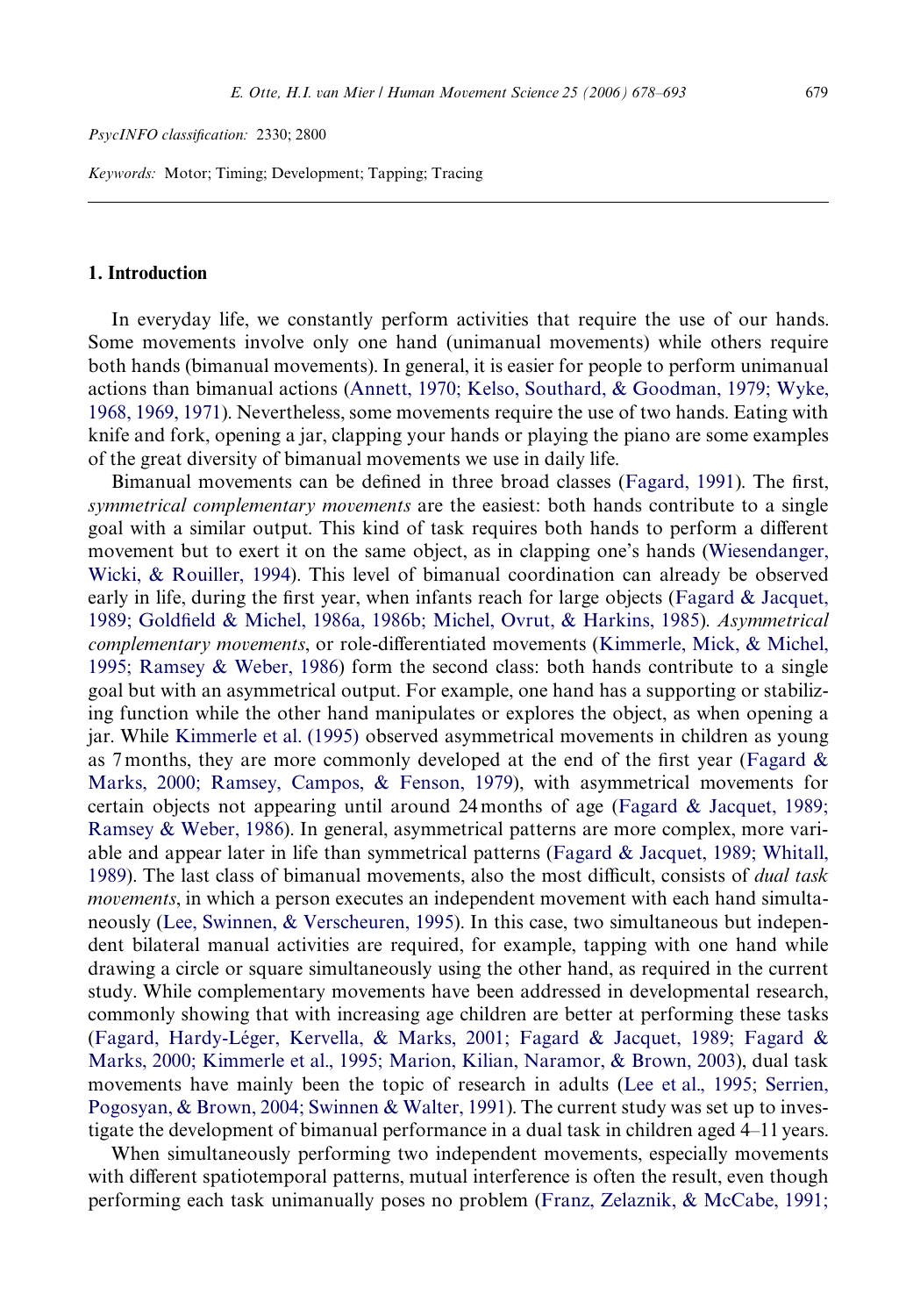[Heuer, 1996; Vangheluwe, Puttemans, Wenderoth, Van Baelen, & Swinnen, 2004; Walter &](#page-14-5) [Swinnen, 1990, 1992](#page-14-5)). When different spatiotemporal patterns must be simultaneously produced by contralateral limbs, their trajectories typically reflect characteristics of one another [\(Kelso, Putnam, & Goodman, 1983; Konzem, 1987; Swinnen & Walter, 1988\)](#page-15-2). For example, when performing two independent movements simultaneously, such as rubbing one's stomach and patting one's head, our limbs tend to draw towards one or the other task, producing either rubbing or patting motions with both hands. Results from other bimanual studies have shown interference when participants were asked to tap two different rhythms simultaneously with both hands ([Summers, Todd, & Kim, 1993\)](#page-16-1), or perform an action with one hand while tapping with the other  $(Klapp, 1979)$  $(Klapp, 1979)$  $(Klapp, 1979)$ . Even when different bodyparts were used, as in speaking a syllable while tapping ([Klapp, 1981](#page-15-4)) or citing a nursery rhyme and tapping a rhythm [\(Peters, 1977\)](#page-15-5), interference has been reported. In most cases movements performed with the preferred hand interfere with movements of the nonpreferred hand ([Fagard, 1991; Peters, 1981, 1985\)](#page-14-1). On the other hand, mirror movements are often shown to be stronger for the non-preferred than the preferred hand [\(Armatas,](#page-14-6) [Summers, & Bradshaw, 1994; Wol](#page-14-6)ff[, Gunnoe, & Cohen, 1983](#page-14-6)). Additionally, bimanual actions are generally easier if the preferred hand performs the more difficult task ([Fowler,](#page-14-7) [Duck, Mosher, & Mathieson, 1991; Ibbotson & Morton, 1981; Kelso et al., 1979; Peters,](#page-14-7) [1985; Todor & Smiley, 1985; Walter & Swinnen, 1990](#page-14-7)). Apparently, it is rather difficult to combine two actions with different temporal structures ([Deutsch, 1983; Kelso et al., 1979;](#page-14-8) [Klapp, 1979](#page-14-8)).

When producing bimanual movements with a different temporal pattern we need to suppress an innate tendency to couple both movements temporally. With effort, this tendency can be overcome and the degree of temporal coupling can be modulated ([Cardoso](#page-14-9) [de Oliveira, 2002\)](#page-14-9). [Fagard \(1991\)](#page-14-1) described a model accounting for temporal differences between the two hands in bimanual movements. This model assumed that each movement is organized in a specific temporal structure; each hand is controlled by a 'central timekeeping process', or 'general movement program' [\(Schmidt & Lee, 2005\)](#page-15-6). This general movement program specifies the entire 'shape' of a movement even before it is executed ([Cardoso de Oliveira, 2002](#page-14-9)). Each hand is assumed to have a movement program of its own. When two hands are used at the same time, interference between the hands occurs when the timing, initiation, and temporal parameters for the two hands are different. To perform two independent movements simultaneously, one common motor program has to be established that combines both independent movement programs ([Schmidt, Zalaznik,](#page-15-7) Hawkins, Frank,  $&$  Quinn, 1979). Because temporal aspects are specified by common parameters [\(Schmidt et al., 1979](#page-15-7)), movements with a similar timing dynamic should inter-fere less than movements with a different timing dynamic ([Deutsch, 1983; Kelso et al.,](#page-14-8) [1979; Klapp, 1979; Robertson, 2001; Schmidt & Lee, 2005\)](#page-14-8).

To test the latter, the current study used bimanual movements with different timing dynamics. Children were instructed to trace either a circle or a square using their preferred hand while simultaneously performing a discrete tapping motion using the non-preferred hand. While a circle can be traced continuously, tracing a square will be less continuous or discontinuous, since momentary stops need to be included at the corners. We expected interference between the hands while performing these two independent movements because each movement has a different timing dynamic. More specifically, we anticipated that simultaneously tapping and tracing the circle would be more difficult than simultaneously tapping and tracing the square, because the timing dynamics of the latter are more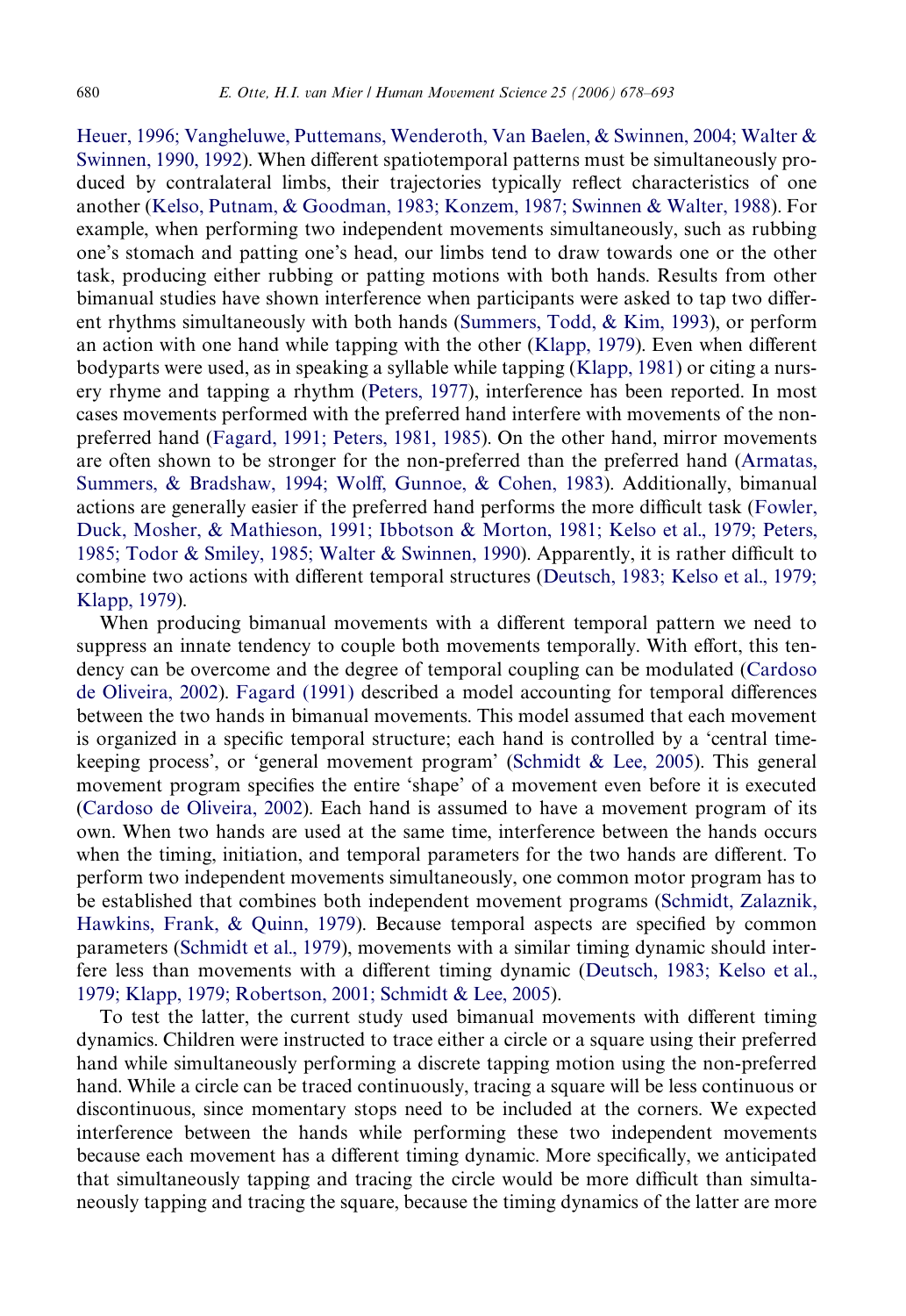similar than of the former ([Deutsch, 1983; Kelso et al., 1979; Klapp, 1979; Robertson,](#page-14-8) [2001; Schmidt & Lee, 2005\)](#page-14-8).

Being able to skillfully perform bimanual movements represents a major developmental shift in motor skills and cognitive demands ([Bruner, 1970; Connolly & Dalgleish, 1989;](#page-14-10) [Ramsey & Weber, 1986; Siegler & Munakata, 1993\)](#page-14-10). Bimanual movements require intralimb coordination, as well as integration and sequencing of separate motor acts between limbs, i.e., interlimb coordination. It has been suggested that interhemispheric development, more specifically interhemispheric specialization, and transfer play an important role in this process [\(Andres et al., 1999; Cardoso de Oliveira, 2002; Fagard et al., 2001; Michel et al.,](#page-13-0) [1985; Ramsey et al., 1979\)](#page-13-0). More specifically, performance in bimanual tasks has often been related to the development of the corpus callosum [\(Berlucchi, Aglioti, Marzi, & Tassinari,](#page-14-11) [1995; Kennerley, Diedrichsen, Hazeltine, Semjen, & Ivry, 2002\)](#page-14-11). Since development of the corpus callosum is thought to be continuing into adolescence ([Giedd et al., 1996, 1999;](#page-14-12) [Rauch & Jinkins, 1994](#page-14-12)) it might be expected that with increasing age children will perform better at the bimanual dual task resulting in less intermanual interference.

In summary, we expect unimanual task performance to be better than bimanual task performance. More precisely, in the bimanual task we expect less taps, longer tap traces (meaning that taps will not be actual points but rather small lines as a consequence of tracing interference) and a slower tracing velocity. Additionally, we expect to find more interference when tracing the circle than the square in the dual task, because the timing pattern of the latter is more similar to the tapping movements, consequently leading to less interference. Finally, we expect older children to perform better than younger children, and showing less interference in the bimanual task.

#### **2. Methods**

#### *2.1. Participants*

A total of 40 normal children participated in the study. Children were divided into four age groups of  $10$  participants each. Children in the first group were 4 years of age (mean age: 4.6, SD: 0.3). Participants in the second group were 5–6 years old (mean age: 5.9, SD: 0.4). The third group contained children of 7–8 years (mean age: 7.9, SD 0.3). The last group consisted of children ranging from 9 to 11 years (mean age: 10.8, SD: 0.5). Children's handedness was assessed using a Dutch version of [Annett Handedness Inventory \(1967\)](#page-13-1) revised by [Briggs and Nebes \(1975\)](#page-14-13). We modified this inventory for use by children by replacing two items of the original inventory (i.e., 'striking a match' and 'threading a needle') with items more convenient and familiar for children ('holding a knife when buttering bread' and 'eating with a spoon'). Hand preference for each item was scored on a five-point scale ranging from 'always left' (score  $-2$ ) to 'always right' (score  $+2$ ). This way scores ranged from  $-24$  (strongly left-handed) to  $+24$  (strongly right-handed). [Briggs and Nebes](#page-14-13) [\(1975\)](#page-14-13) identified a person as right-handed with a score of  $+9$  or above. Handedness scores showed that all participants were strongly right-handed (mean score for group 1: 18.5,  $SD = 4.7$ ; group 2: 19.1,  $SD = 3.8$ ; group 3: 18.4,  $SD = 4.5$ ; and group 4: 23.0,  $SD = 1.9$ ). None of the children had any developmental, neurological, motor or learning problems and all children showed proficient hand use regarding pen movements.

All participants were students of 'AFNORTH International School' and parents or caretakers gave informed consent. The local Ethics Committee approved the study, which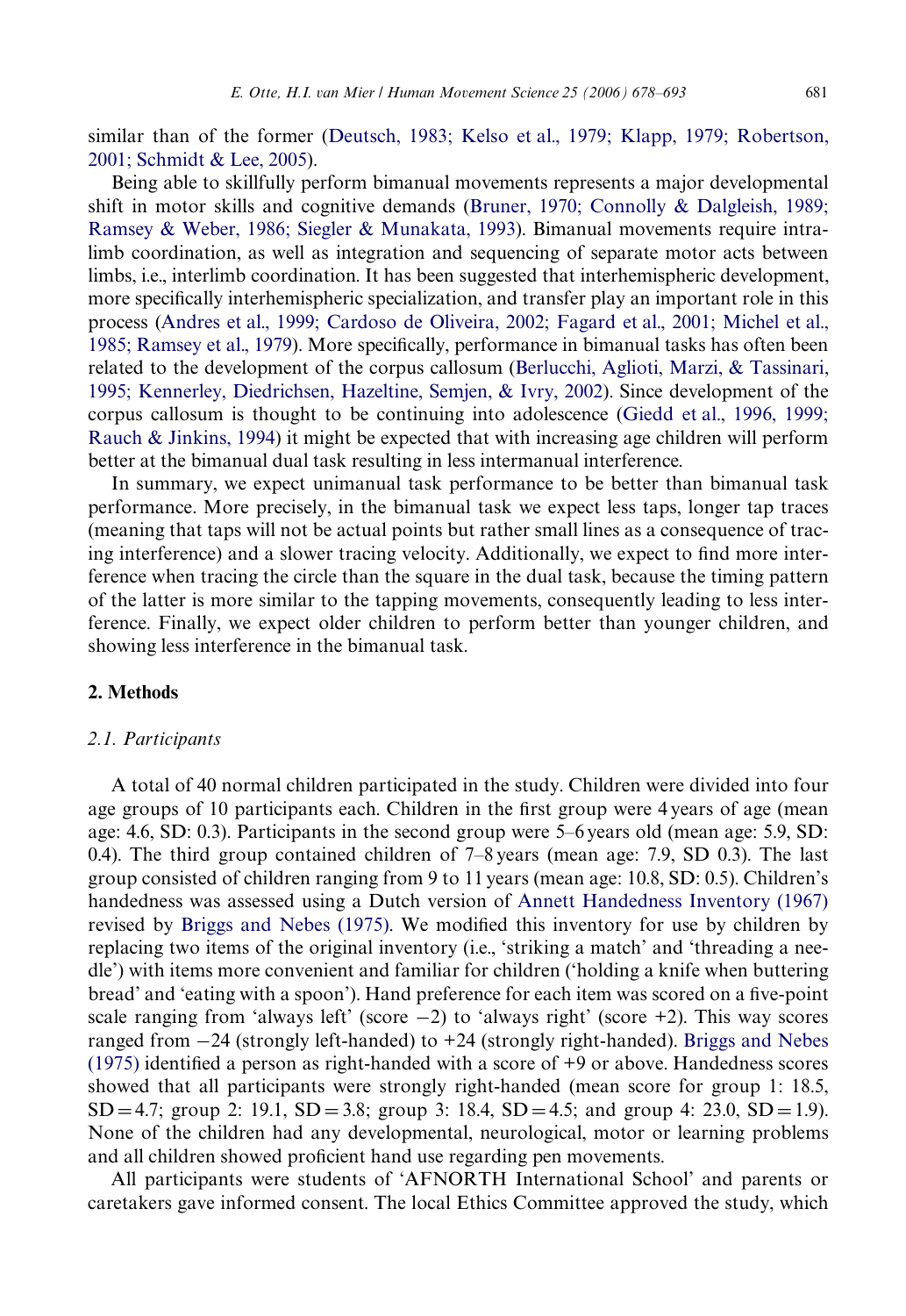

Fig. 1. Cut-out patterns used for circle tracing (a), square tracing (b), and tapping (c).

<span id="page-5-0"></span>was carried out according to the ethical guidelines laid down in the Declaration of Helsinki.

## *2.2. Material and apparatus*

To ensure that all participants performed the square and circle at the same size two cut out patterns were used; a circle and a square (both with a path length of 26 cm, a track width of 0.5 cm, and a track depth of 0.3 cm). To ensure that participants would tap in more or less the same area, a cut out pattern with a diameter of 1.5 cm was used for tapping. The patterns were cut out of cardboard (see [Fig. 1\)](#page-5-0) and were attached on a transparent sheet that was fixed onto the writing tablet. Participants performed the tasks on a Wacom writing tablet, which was connected to a laptop, using two wireless non-inking pens. The data recorded are the *x*- and *y*-coordinates every 10 ms using Oasis software ([De Jong, Hulstijn, Kosterman, & Smits-Engelsman, 1996](#page-14-14)). Data records for all trials were low-pass filtered with a cutoff frequency of 10 Hz using a second order Butterworth filter. Pen trajectories of tapping and drawing movements of each hand were stored independently, allowing separate analyses for each hand.

### *2.3. Task description and procedure*

Parents or caretakers of each child received an informed consent and the handedness questionnaire plus instructions. They were asked to sign the informed consent and to fill out the handedness questionnaire, by having the child perform the actions on the questionnaire and score accordingly. Before the testing procedure started, children were asked to draw a picture. This way, participants got acquainted with the pen and writing tablet while at the same time, the child's preferred hand could be verified with the handedness score. For all children, the score on the handedness test matched the preferred hand in the drawing task.

The children were tested outside of the classroom, in a quiet corner in the hallway. A table and chair with the appropriate size for the child were set up. The instructor sat on the right side of the child to present the unimanual and bimanual tasks. Subsequently the testprocedure was explained and testing started. Participants started with unimanual performance consisting of four unimanual trials, which were performed for a period of 30 s each. For the first unimanual trial, the child was asked to tap as quickly as possible with the pen in the preferred hand. For the second trial, the same action had to be performed but now with the non-preferred hand. In the third unimanual trial, a circle had to be traced using a pen by following the track of the cut out pattern continuously. The last unimanual trial required the same action to be executed but now a square had to be traced. The circle and square were always traced using the preferred hand.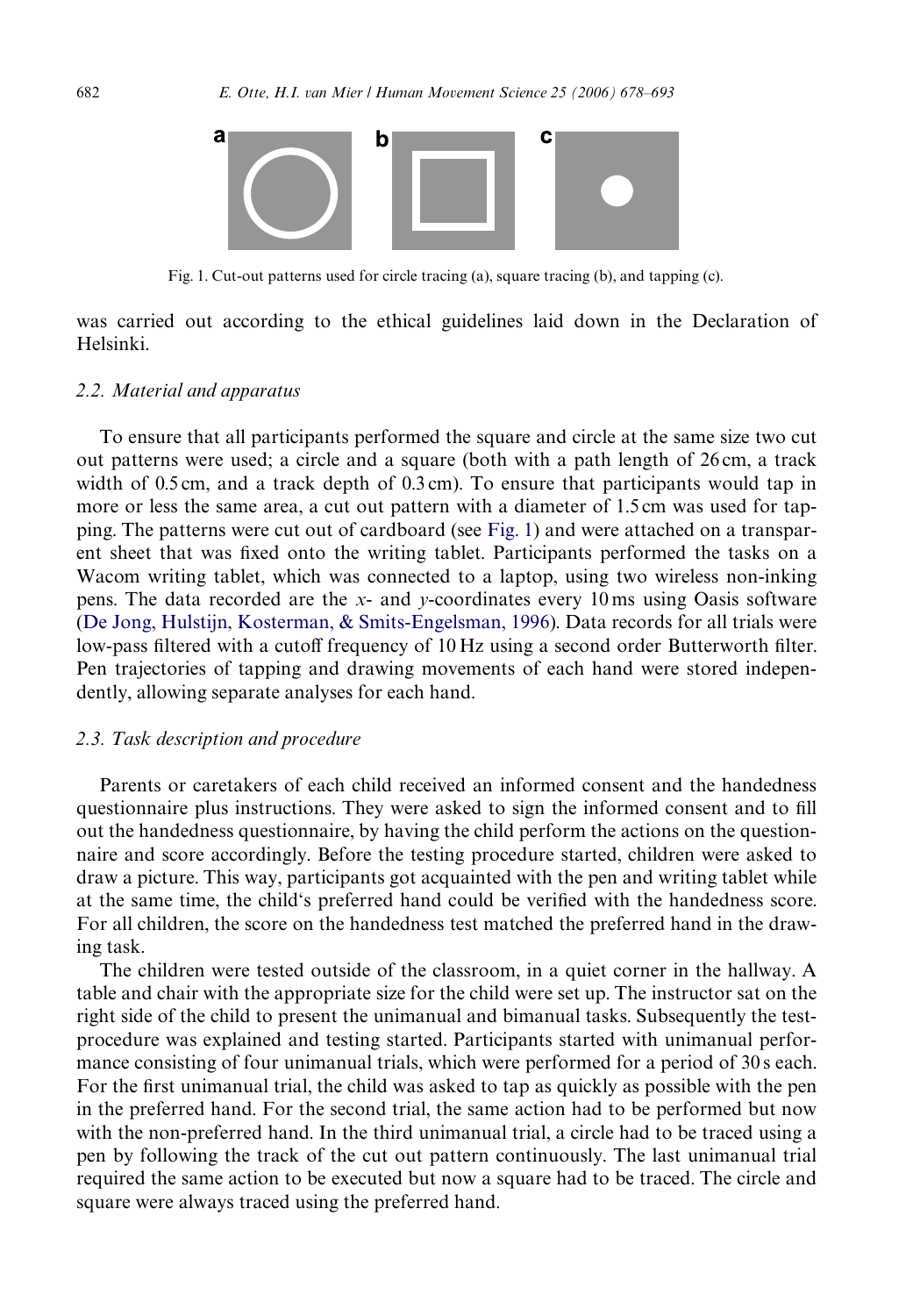Unimanual performance was followed by bimanual performance. Bimanual performance also consisted of four trials, which were performed for a period of 30 s each. In the first two trials, participants were instructed to tap using the non-preferred hand and at the same time trace the circle or the square using the preferred hand. Half of the participants in each group started tracing the square and the other half started tracing the circle. For the last two trials (three and four), the bimanual tasks of trial 1 and 2 were repeated. So again, participants had to tap with the non-preferred hand while tracing the profile of circle or square with the preferred hand.

Participants were instructed to perform the tasks as fast as possible. A break was included between the unimanual and bimanual session and between trials, if needed. Total duration of the experiment was about 30–40 min. Due to several constraints (attention limitations for the youngest age group and time restrictions for the older children because of classes) we were not able to examine bimanual performance with the reverse task, i.e., tracing using the non-preferred hand and tapping using the preferred hand.

#### *2.4. Data analysis*

Data records for all trials were low-pass filtered with a cutoff frequency of  $10 \text{ Hz}$  using a second order Butterworth filter and the drawing trajectories were displayed on the computer screen. For each trial, we analyzed a total of 20 s starting at the first pen movement on the writing tablet. Because the younger children did not always start immediately after the go-signal, this way, similar movement durations were measured. The experimenter determined the beginning and end of each trial by means of an interactive computer program. The following dependent variables were calculated for this period using OASIS software [\(De Jong et al., 1996](#page-14-14)): the number of taps and tap trace length (the length of the pen trace left on the paper) for the tapping task, and mean tracing velocity for the tracing task. We expected that interference from the tracing movements on the tapping movements would be displayed in longer tap trace lengths in the bimanual task, meaning that taps would not be actual points but rather small lines as a consequence of tracing interference.

The data were analyzed using a split-plot design (between factor: age group; within factors: hand (preferred vs. non-preferred) for tapping, condition (unimanual vs. bimanual) and repetition (trial 1 vs. trial 2 in the bimanual task) for tapping and tracing, as well as shape (circle vs. square) for tracing) with ANOVA repeated measurement testing. When a significant main effect was found for age group, comparisons between age groups were examined post-hoc using a Bonferroni correction.

Additionally, we analyzed the percentage of intermanual interference for each hand by calculating the difference between bimanual and unimanual performance, then dividing by unimanual performance and multiplying by 100. An ANOVA was performed for all dependent variables with age group and shape as independent variables.

# **3. Results**

The results will be discussed per effect for each variable separately. When a significant main effect was found for age group, comparisons between age groups were examined post-hoc using a Bonferroni correction. Only significant interactions will be mentioned.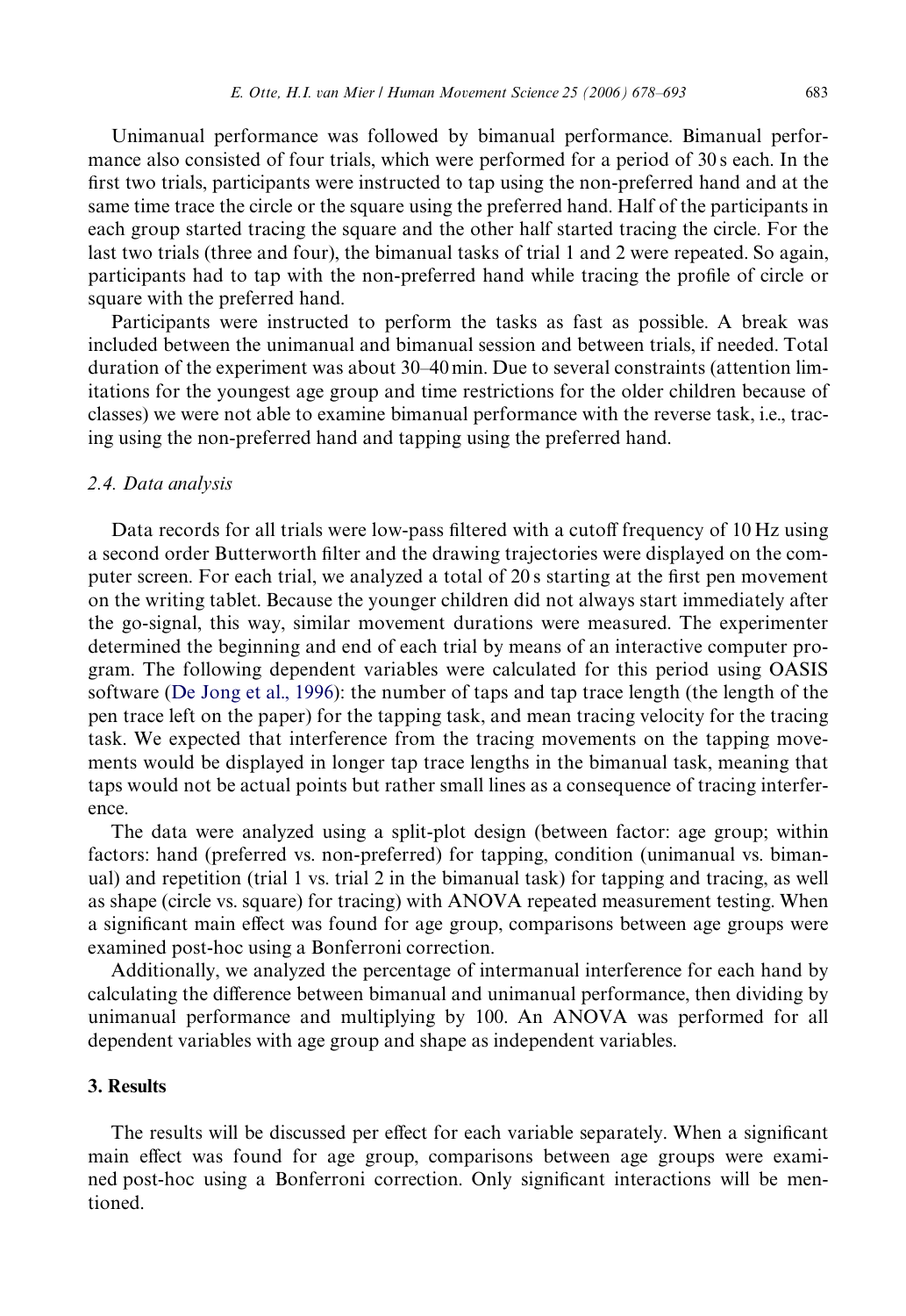

<span id="page-7-0"></span>Fig. 2. Effects of age group and hand (preferred vs. non-preferred) for number of taps (a) and length of tap trace (b).

#### *3.1. Unimanual tapping*

First, we analyzed differences in unimanual tapping performance between the preferred and the non-preferred hand. We found a significant main effect for age group  $(F(3,36))$ 44.34,  $p < .001$ ;  $F(3, 36) = 7.03$ ,  $p < .001$ ), (for number of taps and tap trace length, respectively) and hand (preferred hand vs. non-preferred hand)  $(F(1, 36) = 38.07, p < .001$  for number of taps, and  $F(1,36) = 9.73$ ,  $p < 0.01$  for tap trace length). As shown in [Fig. 2](#page-7-0), older children tapped significantly more often and with smaller tap trace lengths than younger children did. Tapping with the preferred hand resulted in a mean of 81.3 taps and a mean tap trace of 1.3 mm, while on average 70.5 taps of 1.8 mm were performed with the non-preferred hand. For number of taps a significant interaction of age group and hand was found  $(F(3, 36) = 3.68, p < .05)$ . As can be seen in [Fig. 2,](#page-7-0) differences between the preferred and nonpreferred hand were more pronounced in the older children.

Post-hoc comparisons between the age groups showed that the eldest children (group 4) tapped significantly more often than the other age groups ( $p < .001$  for age group 1 and 2,  $p < 0.01$  for group 3). Group 3 tapped faster than age group 1 and 2 ( $p < 0.001$ ). Regarding tap trace length, post-hoc analyses showed significant differences between age group 4 and age group 1 and 2 ( $p < .01$ ), and between age group 3 and 2 ( $p < .05$ ).

#### *3.2. Unimanual tracing*

Unimanual tracing showed a significant main effect for age group  $(F(3, 36) = 31.58$ ,  $p < .001$ ) and for shape (circle vs. square)  $(F(1, 36) = 431.89, p < .001)$ . [Fig. 3c](#page-8-0) shows that with increasing age children performed faster on the unimanual-tracing task. Differences between the shapes were measured by comparing participants' performance on the circle vs. their performance on the square. As shown in [Fig. 3](#page-8-0)c, children traced the circle with a speed that was about twice as fast as the square (mean velocity of 32.7 cm/s for the circle; 16.2 cm/s for the square). There was a significant interaction between age group and shape  $(F(3, 36) = 26.08, p < .001)$ , with age differences being more prominent for the circle than the square.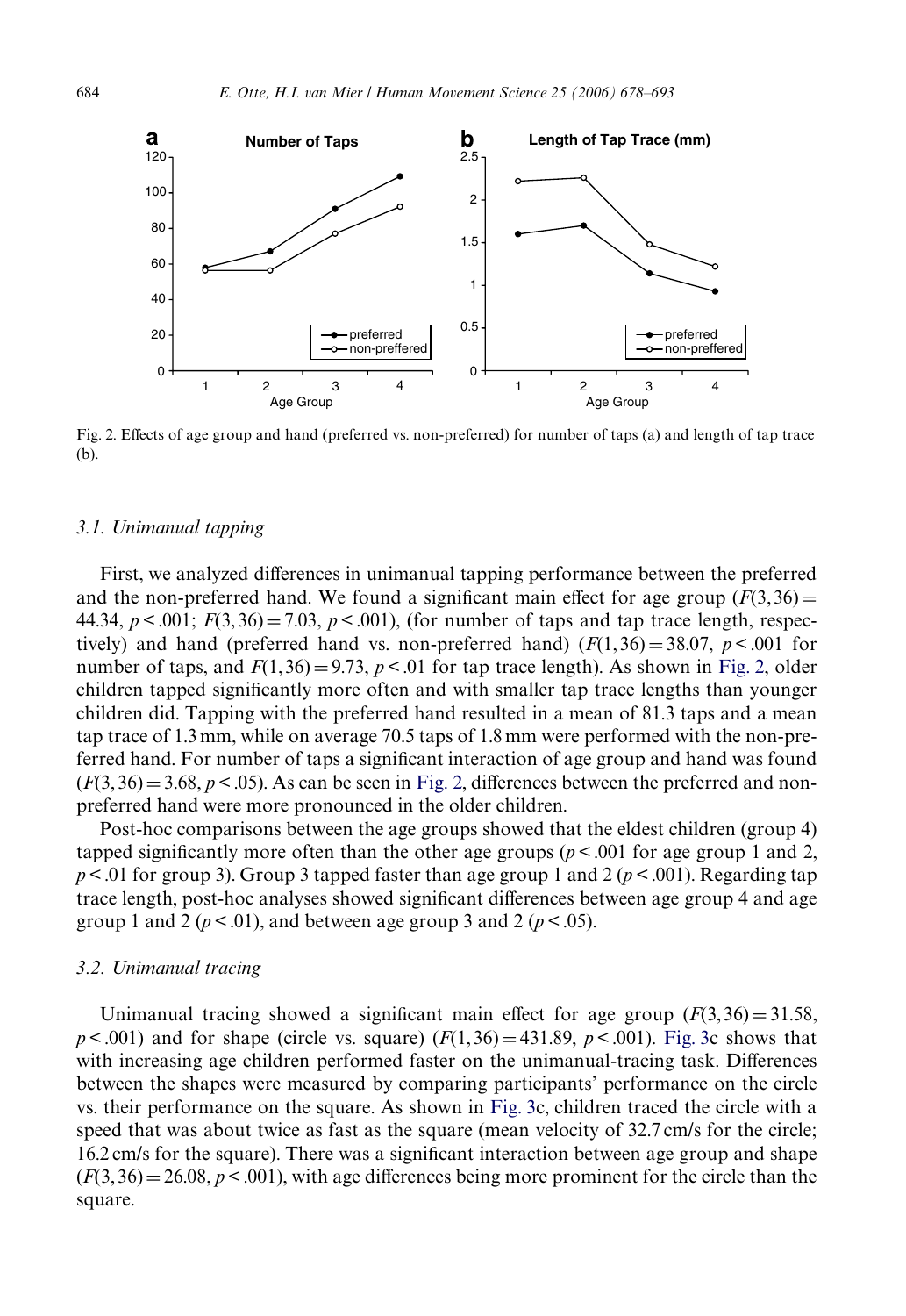

<span id="page-8-0"></span>Fig. 3. Effects of age group, condition (unimanual vs. bimanual) and shape (circle vs. square) for number of taps (a), length of tap trace (b) and mean tracing velocity (c). Note that the number of taps and length of tap trace in the bimanual condition are averaged over two trials and are displayed for trials combined with either circle or square tracing.

Post-hoc comparisons for age group showed that the eldest children (group 4) were significantly faster than the other age groups ( $p < .001$ ). Age group 3 was faster than age group 1 and 2 (*p*< .01 and *p*< .05, respectively).

#### *3.3. Unimanual vs. bimanual: Tapping*

Bimanual performance was measured as a comparison between tapping with the nonpreferred hand in the unimanual and bimanual tasks. There was no significant effect between trials 1 and 2 in the bimanual trials regarding the number and trace length of the taps. The effect of shape was also not significant in the bimanual task, meaning that the number and trace length of the taps performed with the non-preferred hand was not sig-nificantly different when performing the circle or square with the preferred hand (see [Figs.](#page-8-0) [3](#page-8-0)a and b). Therefore, we averaged both trials and shapes in the bimanual task.

We found a significant main effect for age group for number of taps  $(F(3,36)=16.08,$  $p < .001$ ) and for tap trace length ( $F(3,36) = 7.47$ ,  $p < .001$ ). The developmental effect can be seen in [Figs. 3a](#page-8-0) and b; older children tapped significantly more and with shorter tap trace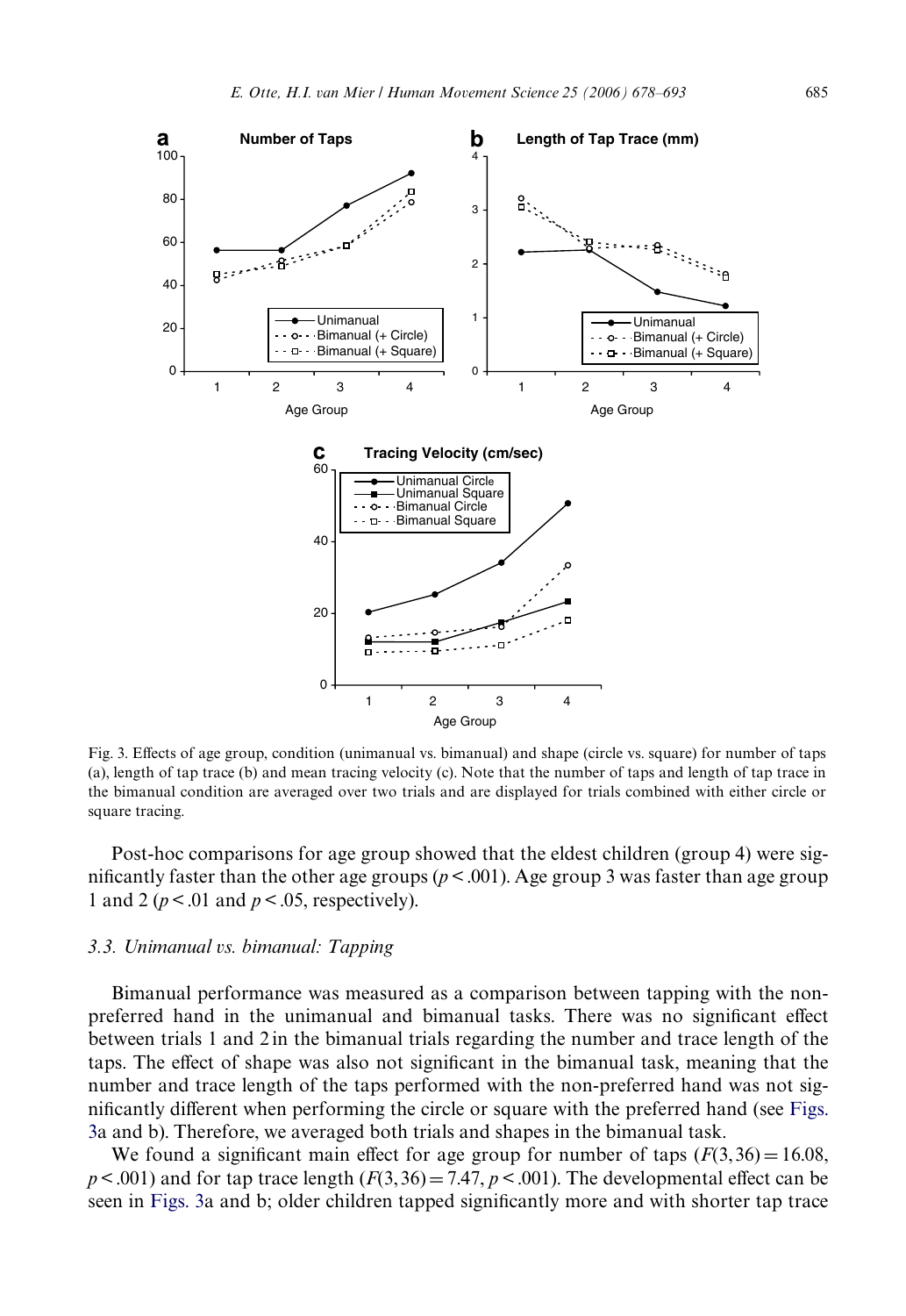lengths than the younger ones in both unimanual and bimanual trials. The effect of condition was also significant for number of taps  $(F(1, 36) = 21.51, p < .001)$  and tap trace length  $(F(1, 36) = 11.16, p < .01)$ . The number of taps decreased from 70.5 taps during unimanual tapping to 58.4 taps during bimanual trials (57.8 taps when tapping was combined with circle tracing and 59.1 taps when combined with square tracing). Tap trace length increased from 1.8 mm during unimanual tapping to 2.4 mm (being similar for tapping combined with circle as well as square tracing) during bimanual tapping. There were no significant interactions.

Post-hoc comparisons for age group revealed that regarding the number of taps age group 4 tapped significantly more often than the three younger age groups ( $p < .001$  for age group 1 and 2;  $p < 0.05$  for age group 3). Additionally, age group 3 tapped significantly more than the children in age group 1 ( $p < .05$ ). For tap trace length, a significant difference was found between age group 1 and age group 3 and  $4 (p < .05$  and  $p < .001$ , respectively) and between age group 2 and 4 ( $p < .05$ ).

The analysis regarding the percentage of intermanual interference for the non-preferred hand due to bimanual performance showed that the age group effect was no longer significant  $(F(3, 36) = 0.66, p = .56$  for number of taps, and  $F(3, 36) = 1.04, p = .39$  for tap trace length) (see [Fig. 4a](#page-10-0) and b). The effect of shape was also not significant  $(F(1, 36) = 0.02, p = .89 \text{ and } F(1, 36) = 0.08, p = .77, \text{ for number of taps and tap trace}$ length, respectively), meaning that the percentage of intermanual interference on number and trace length of the taps performed with the non-preferred hand was not signifi-cantly different when performing the circle or square with the preferred hand (see [Fig. 4](#page-10-0)a and b). Children tapped 22.8% vs. 20.5% less with an increase in tap trace length of 25.5% vs. 24.6% in the bimanual task due to interference of circle and square tracing, respectively.

## *3.4. Unimanual vs. bimanual: Tracing*

Because a significant effect of trial was found in the bimanual tracing task  $(F(1,36))$ 5.27,  $p < .05$ ) with faster tracing during trial 2, we only compared unimanual tracing with the first bimanual tracing trial. As with tapping, a significant main effect of age group  $(F(3, 36) = 28.67, p < .001)$ , condition  $(F(1, 36) = 132.47, p < .001)$ , and shape  $(F(1, 36) = 132.47, p < .001)$ 465.73,  $p < .001$ ) were found for preferred hand tracing in the unimanual and bimanual tasks. Older children traced the patterns with a higher velocity than the younger ones, as shown in [Fig. 3c](#page-8-0). Velocity was considerably slower during bimanual tracing with a mean of 15.7 cm/s, compared to a mean of 24.5 cm/s during unimanual tracing. Furthermore, faster tracing was observed for the circle than for the square. There was a significant interaction of age group and condition  $(F(3, 36) = 5.18, p < .01)$ , showing that the participants in the different age groups did not have the same pattern of performance in both conditions. Additionally, a significant interaction between age group and shape was found  $(F(3, 36) = 35.44, p < .001)$ . Age group differences were more pronounced when tracing the circle than tracing the square, as can be seen in [Fig. 3c](#page-8-0). A significant interaction was also observed between condition and shape  $(F(1, 36) = 88.13, p < .001)$ . Differences between uniand bimanual tracing speed were much larger when tracing the circle than tracing the square. Finally, a significant three-way interaction was observed between age group, condition and shape  $(F(1,36) = 3.60, p < .05)$ .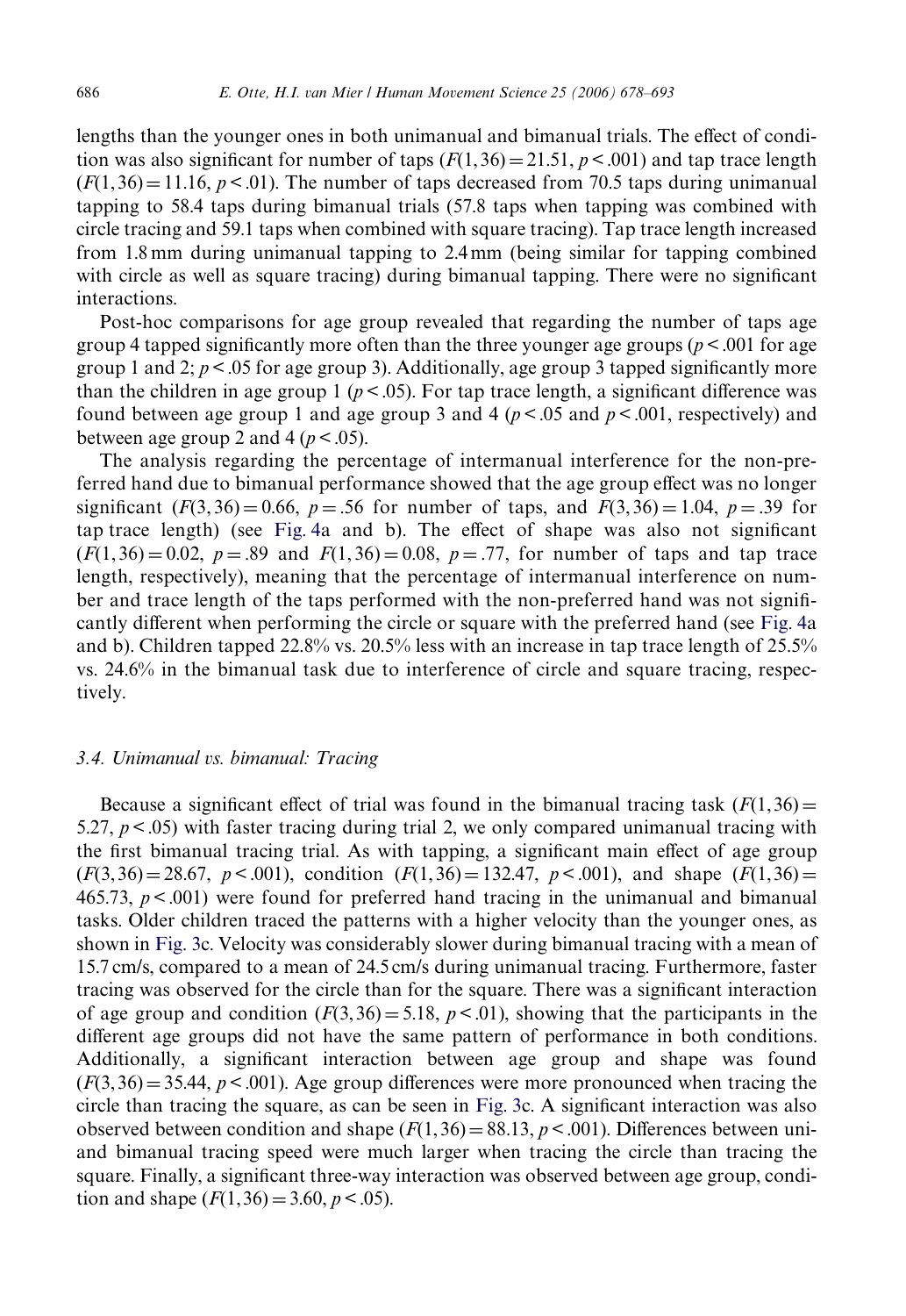

<span id="page-10-0"></span>Fig. 4. Effects of age group and shape (circle vs. square) for percentage of intermanual interference for number of taps (a), length of tap trace (b) and mean tracing velocity (c). Note that the percentage of interference for number of taps and length of tap trace are averaged over two trials and are displayed for bimanual trials combined with either circle or square tracing.

Post-hoc tests again revealed that the eldest age group (age group 4) performed superior in comparison to the three younger age groups regarding tracing velocity  $(p < .001)$ . Age group 3 was significantly faster than age group 1 ( $p < .05$ ).

The analysis regarding the percentage of intermanual interference for the preferred hand due to bimanual performance showed that the age group effect was no longer significant  $(F(3, 36) = 1.33, p = .28)$ . The effect of shape, however, was highly significant  $(F(1,36) = 35.48, p < .001)$ . The percentage of interference for the preferred hand was much larger when tracing the circle  $(41%)$  than tracing the square  $(26%)$ , as can be seen in [Fig. 4c](#page-10-0).

## **4. Discussion**

The aim of this study was to examine the development of performance and intermanual interference in a bimanual dual motor task. Children had to tap with their preferred and non-preferred hand and trace a circle or a square with their preferred hand using a pen, either unimanually or bimanually. Unimanual and bimanual performance was compared across four age groups ranging from 4 to 11 years. The results showed that all children tapped more and with shorter tap trace lengths when tapping with the preferred hand, in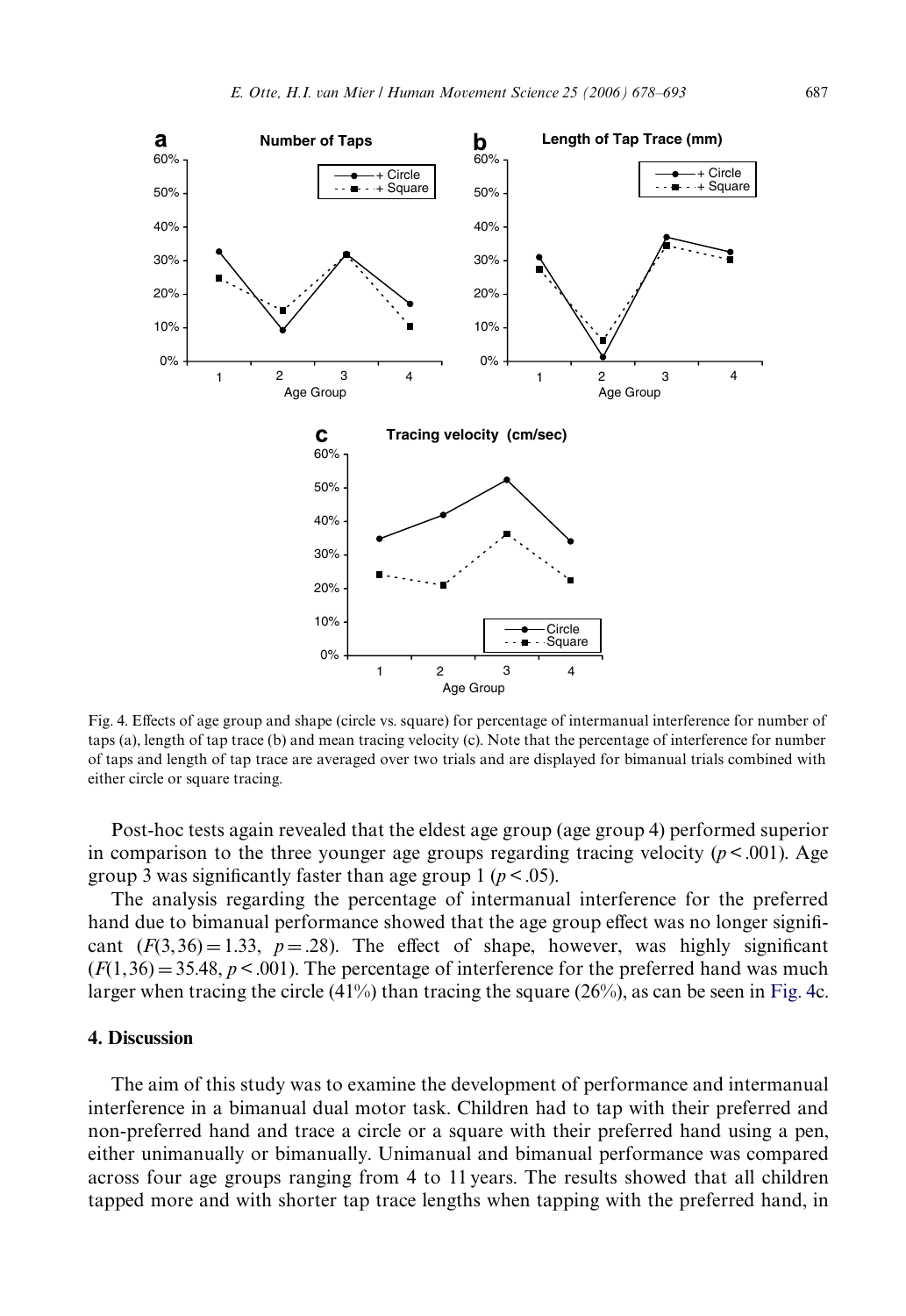line with results from other studies [\(Duchêne, Ramackers, Njiokiktjien, & Vranken, 1991;](#page-14-15) [Njiokiktjien, Sonneville, Kurgansky, & Vranken, 1997](#page-14-15)). Furthermore, the data showed that for all age groups performance was better for all variables (number of taps, tap trace length and tracing velocity) in the unimanual condition than in the bimanual condition. This is consistent with results reported by others in studies involving children ([Njiokiktjien](#page-15-8) [et al., 1997; Robertson, 2001; Steese-Seda, Brown, & Caetano, 1995\)](#page-15-8) as well as adults ([Annett, 1970; Kelso et al., 1979; Wyke, 1968, 1969, 1971\)](#page-14-0).

Additionally, results showed that older children performed better on both the unimanual and bimanual task than younger children, as evidenced by more taps with shorter tap trace lengths and a higher tracing velocity for the square and circle. An age related improvement in unimanual tasks has been shown in several studies involving tapping ([Duchêne et al., 1991; Njiokiktjien et al., 1997\)](#page-14-15) and drawing tasks ([Blank, Miller, Von Voss,](#page-14-16) [& Von Kries, 1999; Blank, Miller, & Von Voss, 2000; Broderick & Laszlo, 1987; Van Mier,](#page-14-16) [2006; Van Mier, Hulstijn, & Meulenbroek, 1994; Vlachos & Bonoti, 2004\)](#page-14-16).

Similarly, studies using bimanual tasks also showed an age related performance increase ([Fagard & Marks, 2000; Fagard et al., 2001; Marion et al., 2003](#page-14-3)). However, in contrast to our expectations the percentage of intermanual interference in our dual task was not significantly different in all age groups. Even though older children performed better on both tasks, the level of interference between the two independent movements (tapping and tracing) was comparable to that seen in younger children.

As anticipated, more interference regarding tracing velocity was found when tapping was combined with tracing the circle than with tracing the square, stressing the importance of the temporal aspects of both movements in bimanual coordination. Research has shown that performing two independent movements simultaneously leads to intermanual interference [\(Franz et al., 1991; Heuer, 1996; Kelso et al., 1983; Konzem, 1987; Schmidt & Lee,](#page-14-5) [2005; Swinnen & Walter, 1988; Vangheluwe et al., 2004; Walter & Swinnen, 1990, 1992\)](#page-14-5). More specifically, distinct timing dynamics have been found to be associated with the temporal control of continuous, discontinuous and discrete movements, as in unimanual tap-ping and drawing ([Robertson et al., 1999; Zelaznik, Spencer, & Do](#page-15-9)ffi[n, 2000](#page-15-9)). We found that when both hands had to perform movements using a quite different timing dynamic, i.e., continuous (circle) vs. discrete (tapping) movements, performance of the preferred hand (tracing the shape) slowed down more than when movements had a more similar timing dynamic as in tapping (discrete) and square tracing (discontinuous).

Interference between both hands can be explained by the motor programming theory (Schmidt  $&$  Lee, 2005). This theory states that a single motor program controls each action. Thus, when performing different movements in bimanual actions, two motor programs are simultaneously active, generally leading to interference of one program with the other. In the current study, a clear effect of shape was found with more interference for the circle than the square during bimanual trials. Thus, differences in speed between unimanual and bimanual tracing were more pronounced when tracing the circle, i.e., when timing mechanisms were more different. The latter is in agreement with Schmidt's motor program theory, which states that actions with more similar timing mechanisms, i.e., tapping and tracing the square, are less difficult to combine due to less interference between two similar motor programs [\(Deutsch, 1983; Kelso et al., 1979; Klapp, 1979,](#page-14-8) [1981; Peters, 1977; Robertson, 2001; Schmidt & Lee, 2005](#page-14-8)). Combining two motor programs with different timing dynamics might require more practice in establishing a third motor program.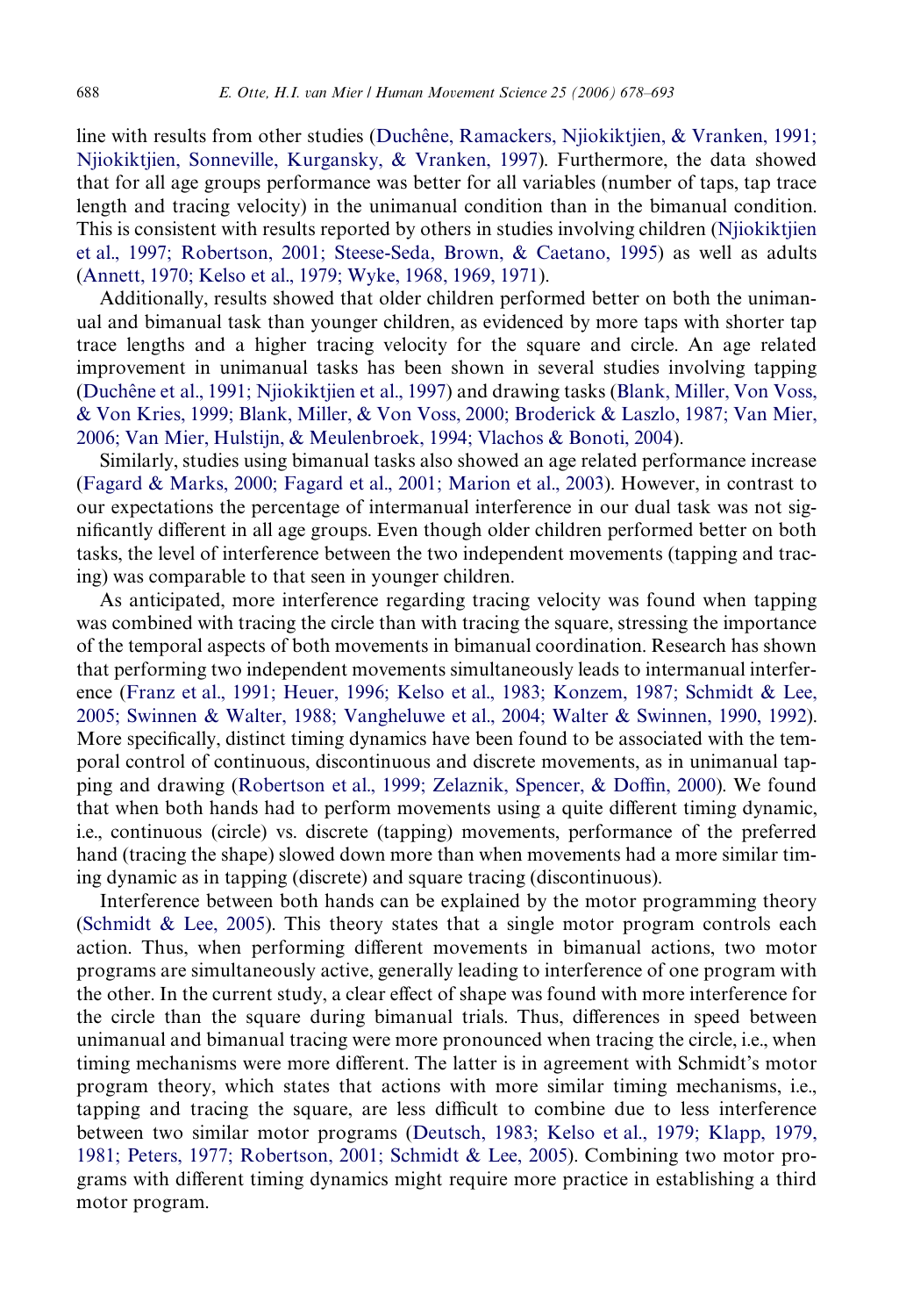Others have suggested that interference might occur because of a natural tendency to synchronize the upper limbs spatially and temporally and overcoming this tendency to synchronize both movements requires considerable practice [\(Swinnen, Walter, Lee, & Serrien,](#page-16-2) [1993](#page-16-2)). It might be easier to synchronize tapping and square tracing than tapping and circle tracing because of the timing similarity in the former.

While interference was more pronounced for circle tracing than for square tracing, interference on tapping with the non-preferred hand was not differentially affected by tracing different shapes with the preferred hand. Decreases in the number of taps and increases in tap trace length were not significantly different when the preferred hand traced a circle or a square. Thus, the decrease in speed during circle tracing in the bimanual condition was not caused by an increase in the number of taps or a decrease in tap trace length. It seems that interference was more pronounced for the preferred hand (tracing) then for the nonpreferred hand (tapping). However, this was only in relation to circle tracing. The percentages of interference for tapping and square tracing were around 24%, while interference for circle tracing was 41%. So, only for circle tracing, interference was more pronounced from the non-preferred to the preferred hand. In a study in which participants either performed bimanual tapping or circling tasks, [Semjen \(2002\)](#page-15-10) found similar timing patterns in both tasks when both hands tapped or circled under isofrequency conditions. Although the findings suggest similar timing mechanisms for tapping and circling, differences appeared under multifrequency conditions, with the latter being comparable to differences in timing in our study.

With respect to interference resulting in deviations in movement paths, we observed that in the bimanual task the tap traces resembled small lines or small curved lines rather than actual dots. Due to the use of cutout patterns for the circle and square, obviously no deviations were found during tracing. We did not find an influence of the non-preferred hand to the preferred hand, in the sense that we observed no pen lifts or (extra) stops during tracing. Since, we did not test the reverse (tapping with the preferred hand and tracing with the non-preferred hand) no additional information on the direction of interference can be given. However, in a follow-up study we asked right-handed children aged 4–10 years to continuously and simultaneously draw a vertical line and a circle with the preferred and non-preferred hands. We replicated our finding regarding more interference for circle drawing than for line drawing. Additionally we found more interference for the preferred hand compared to the non-preferred hand for both circle and line drawing ([Smeets & Van](#page-16-3) [Mier, 2006\)](#page-16-3).

Even though performance increased with age, percentage of interference did not. Children in each age group had the same level of proficiency regarding combining both hand movements. As mentioned in the introduction, the level of bimanual coordination, i.e., inter- and intra-limb coordination has often been linked to the development of the corpus callosum. The majority of interhemispheric transfer is directed through the corpus callosum [\(Andres et al., 1999; Berlucchi et al., 1995; Cardoso de Oliveira, 2002; Fagard et al.,](#page-13-0) [2001; Jeeves, Silver, & Milner, 1988; Kennerley et al., 2002; Michel et al., 1985; Ramsey](#page-13-0) [et al., 1979](#page-13-0)). The major part of the corpus callosum develops after birth; especially the posterior regions 'grow' between 5 and 18 years of age mainly through myelinisation of the fibers, allowing faster and better interhemispheric transmission [\(Giedd et al., 1996, 1999;](#page-14-12) [Paus et al., 2001](#page-14-12)). In contrast, the anterior region of the corpus callosum reaches adult size around 4 years of age ([Giedd et al., 1996](#page-14-12)). The involvement of the corpus callosum in bimanual coordination was investigated more specific by [Kennerley et al. \(2002\)](#page-15-11), who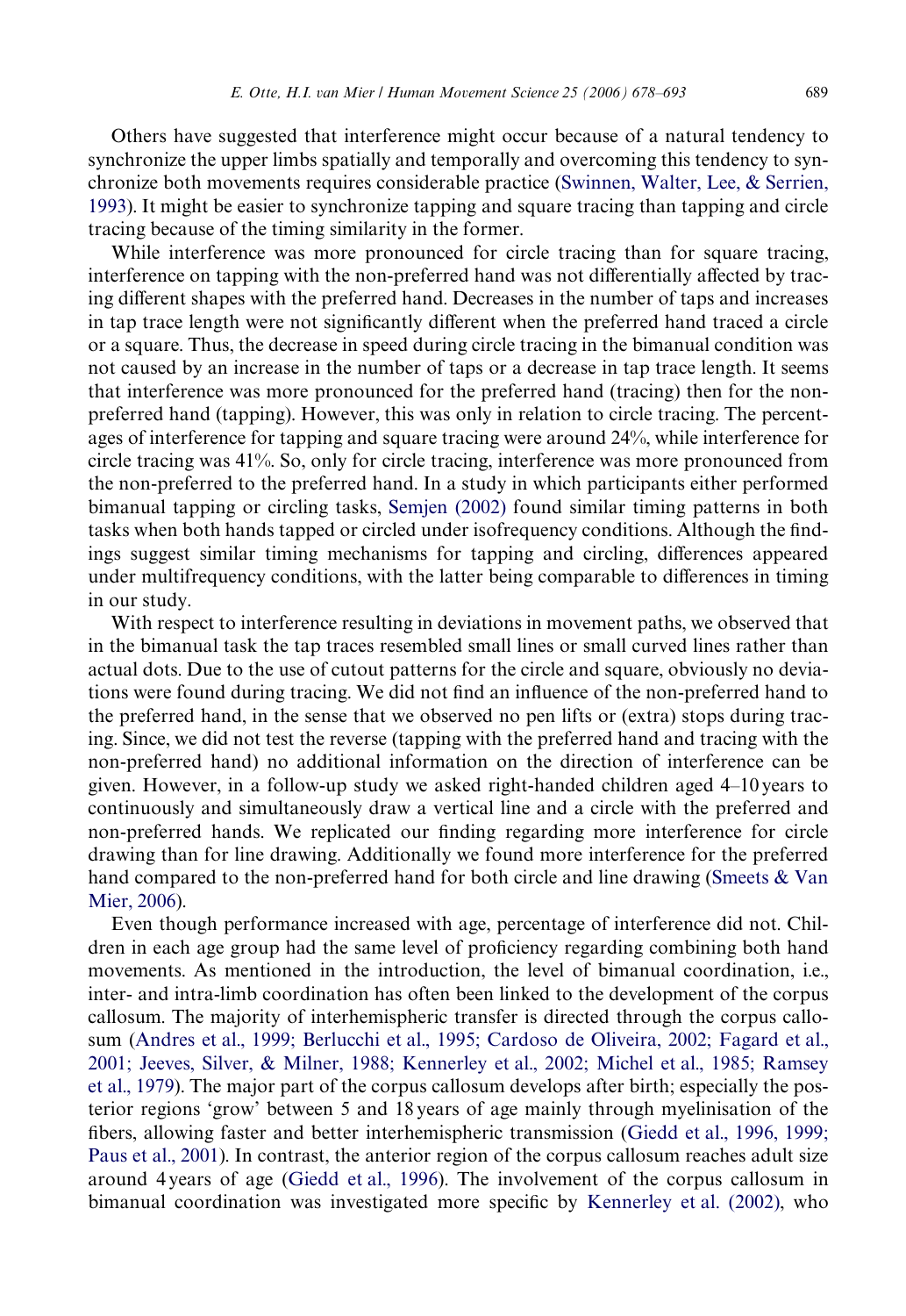showed that callosotomy patients had problems in coordinating bimanual continuous tapping and circle drawing movements but not bimanual discrete tapping movements. The authors propose that in the latter temporal coupling is controlled by subcortical areas, while the temporal-spatial synchronization between the hands in continuous movements involves interhemispheric communication through the corpus callosum. This leads us to believe that interhemispheric transmission might play a more important role in coordinating continuous movements performed by both hands, but less so in the dual task used in our study, combining continuous and discrete movements. Our finding that even the youngest children were able to perform the dual task underscribes this idea. The fact that the level of interference did not show an age-related decrease might also be a consequence of the anterior part of the corpus callosum being already fully developed in all children. While research by [Eliassen, Baynes, and Gazzaniga \(2000\)](#page-14-17) suggests that the posterior part of the corpus callosum plays a key role in spatial coupling, [Preilowski \(1972\)](#page-15-12) reported disruption of the temporal coordination between both hands in anterior callosotomy. Our task, in which temporal aspects played a larger role than spatial aspects, might have been more appealing to the anterior part of the corpus callosum, resulting in similar levels of interference in children aged 4–11 years.

## **5. Conclusion**

Little research has been done on the developmental and intermanual interference aspects of bimanual coordination in a dual task. The current study showed that dual task coordination could be observed in 4 year-old children. Age related effects were found in all conditions. Overall, children performed better with the preferred hand and on the unimanual tasks. With respect to bimanual trials, older children tapped more often with shorter tap trace length and they traced the shapes with a higher speed. However, this increase in performance was not related to a decrease in intermanual interference. Throughout all age groups, the level of intermanual interference was more or less similar. Interference was more pronounced when tracing the circle than the square, suggesting that it is more difficult to combine movements with (more) dissimilar timing dynamics. Thus, while children at the age of 4 are able to perform dual tasks, intermanual interference remained the same to at least 11 years of age. We propose that bimanual tasks involving temporal coupling are most likely subserved by subcortical areas or the anterior part of the corpus callosum.

#### **Acknowledgements**

The authors wish to thank the children, their parents, and the teachers of AFNORTH international school, for their willingness to participate and collaborate in this study. Additionally, the authors wish to thank an anonymous reviewer and Jacqueline Fagard for their insightful comments.

## **References**

- <span id="page-13-0"></span>Andres, F. G., Mima, T., Schulman, A. E., Dichgans, J., Hallett, M., & Gerloff, C. (1999). Functional coupling of human cortical sensorimotor areas during bimanual skill acquisition. *Brain, 122*, 855–870.
- <span id="page-13-1"></span>Annett, M. (1967). The binomial distribution of right, mixed and left handedness. *Quarterly Journal of Experimental Psychology, 19*, 327–333.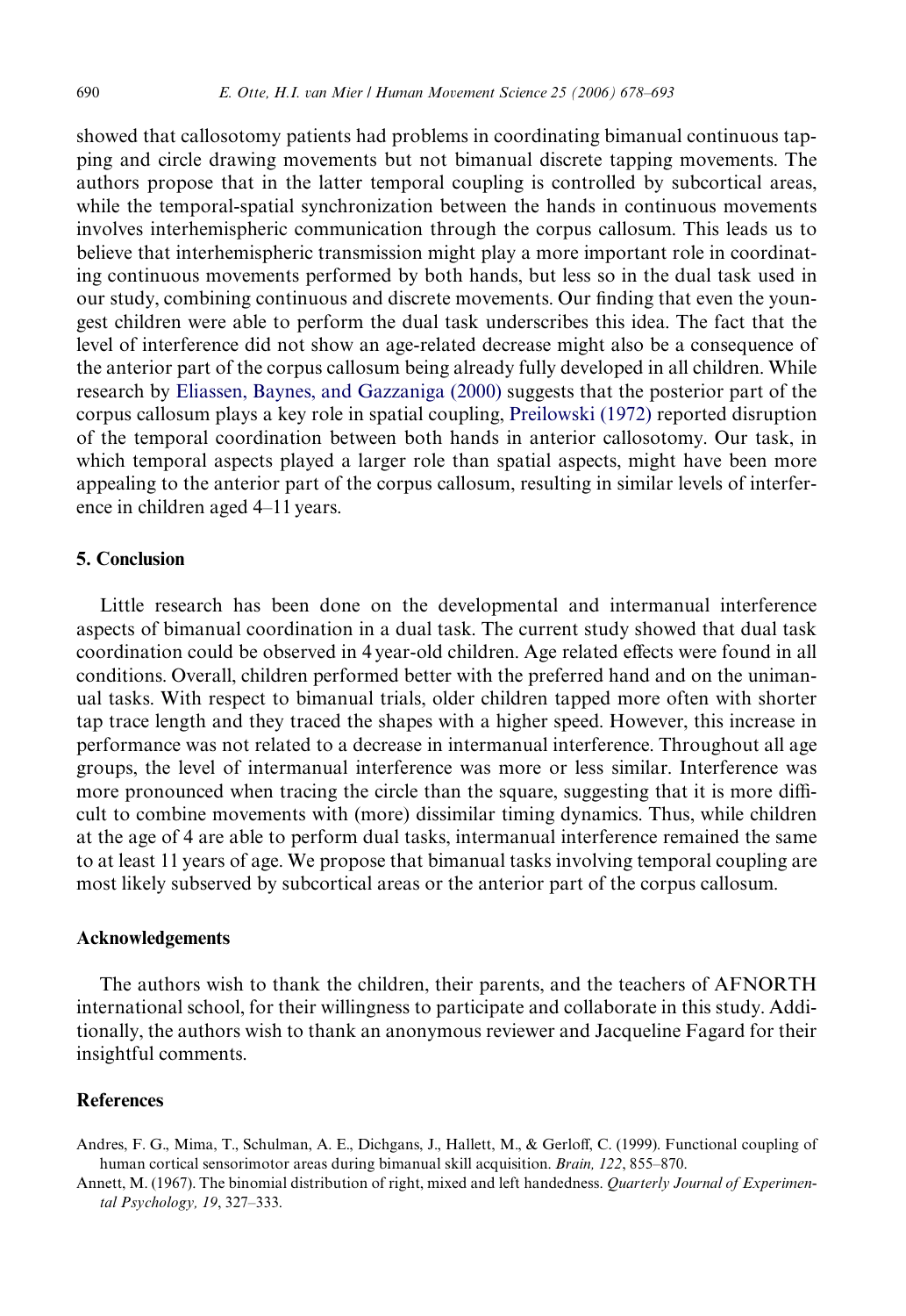- <span id="page-14-0"></span>Annett, M. (1970). The growth of manual preference and speed. *British Journal of Psychology, 61*, 545–558.
- <span id="page-14-6"></span>Armatas, C. A., Summers, J. J., & Bradshaw, J. L. (1994). Mirror movements in normal adult subjects. *Journal of Clinical Experimental Neuropsychology, 16*, 405–413.
- <span id="page-14-11"></span>Berlucchi, G., Aglioti, S., Marzi, C. A., & Tassinari, G. (1995). Corpus callosum and simple visuomotor integration. *Neuropsychologia, 33*, 923–936.
- <span id="page-14-16"></span>Blank, R., Miller, V., Von Voss, H., & Von Kries, R. (1999). Effects of age on distally and proximally generated drawing movements: A kinematic analysis of school children and adults. *Developmental Medicine and Child Neurology, 41*, 592–596.
- Blank, R., Miller, V., & Von Voss, H. (2000). Human motor development and hand laterality: A kinematic analysis of drawing movements. *Neuroscience Letters, 295*, 89–92.
- <span id="page-14-13"></span>Briggs, G. G., & Nebes, R. D. (1975). Patterns of hand preference in a student population. *Cortex, 11*, 230–238.
- Broderick, P., & Laszlo, J. I. (1987). The drawing of squares and diamonds: A perceptual-motor task analysis. *Journal of Experimental Child Psychology, 43*, 44–61.
- <span id="page-14-10"></span>Bruner, J. S. (1970). The growth and structure of skill. In K. Connolly (Ed.), *Mechanics of motor skill development*. New York: Academic.
- <span id="page-14-9"></span>Cardoso de Oliveira, S. (2002). The neuronal basis of bimanual coordination: Recent neurophysiological evidence and functional models. *Acta Psychologica, 110*, 139–159.
- Connolly, K., & Dalgleish, M. (1989). The emergence of a tool-using skill in infancy. *Developmental Psychology, 25*, 894–912.
- <span id="page-14-14"></span>De Jong, W. P., Hulstijn, W., Kosterman, B. J. M., & Smits-Engelsman, B. C. M. (1996). OASIS software and its application in experimental handwriting research. In M. L. Simner, C. G. Leedham, & A. J. W. M. Thomassen (Eds.), *Handwriting and drawing research: Basic and applied issues* (pp. 429–440). Amsterdam: IOS Press.
- <span id="page-14-8"></span>Deutsch, D. (1983). The generation of two isochronous sequences in parallel. *Perception and Psychophysics, 34*, 331–337.
- <span id="page-14-15"></span>Duchêne, R., Ramackers, G., Njiokiktjien, C., & Vranken, M. (1991). Sensory-motor Development III: Bimanual movements as a timed manoeuvre. In G. Ramaekers & C. Njiokiktjien (Eds.), *Pediatric behavioural neurology* (pp. 129–162). Amsterdam: Suyi Publications.
- <span id="page-14-17"></span>Eliassen, J. C., Baynes, K., & Gazzaniga, M. S. (2000). Anterior and posterior callosal contributions to simultaneous bimanual movements of the hands and fingers. *Brain*, 123, 2501-2511.
- <span id="page-14-1"></span>Fagard, J. (1991). Synchronization and desynchronization in bimanual coordination: A developmental perspective. In J. Fagard & P. H. Wolff (Eds.), *The development of timing control and temporal organization in coordinated action*. Amsterdam, The Netherlands: Elsevier Science Publishers.
- <span id="page-14-2"></span>Fagard, J., & Jacquet, D. Y. (1989). Onset of bimanual coordination and symmetry versus asymmetry of movement. *Infant Behavior and Development, 12*, 229–235.
- <span id="page-14-4"></span>Fagard, J., Hardy-Léger, I., Kervella, C., & Marks, A. (2001). Changes in interhemispheric transfer rate and the development of bimanual coordination during childhood. *Journal of Experimental Child Psychology, 80*, 1–22.
- <span id="page-14-3"></span>Fagard, J., & Marks, A. (2000). Unimanual and bimanual tasks and the assessment of handedness in toddlers. *Developmental Science, 3*, 137–147.
- <span id="page-14-7"></span>Fowler, B., Duck, T., Mosher, M., & Mathieson, B. (1991). The coordination of bimanual aiming movements: Evidence for progressive desynchronization. *The Quarterly Journal of Experimental Psychology, 43*, 205–221.
- <span id="page-14-5"></span>Franz, E. A., Zelaznik, H. N., & McCabe, G. (1991). Evidence of common timing processes in the control of manual, orofacial, and speech movements. *Journal of Motor Behavior, 24*, 281–287.
- Giedd, J. N., Blumenthal, J., Jeffries, N. O., Rajapakse, J. C., Vaituzis, A. C., Liu, H., et al. (1999). Development of the human corpus callosum during childhood and adolescence: A longitudinal MRI study. *Progression in Neuropsychopharmacology and Biological Psychiatry, 23*, 571–588.
- <span id="page-14-12"></span>Giedd, J. N., Rumsey, J. M., Castellanos, F. X., Rajapakse, J. C., Kaysen, D., Vaituzis, A. C., et al. (1996). A quantitative MRI study of the corpus callosum in children and adolescents. *Developmental Brain Research, 91*, 274–280.
- Goldfield, E. C., & Michel, G. F. (1986a). The ontogeny of infant bimanual reaching during the first year. *Infant Behavior and Development, 9*, 87–95.
- Goldfield, E. C., & Michel, G. F. (1986b). Spatio-temporal linkage in infant interlimb coordination. *Developmental Psychobiology, 19*, 259–364.
- Heuer, H. (1996). Coordination. In H. Heuer & S. W. Keele (Eds.), *Motor skills* (Vol. 2). *Handbook of perception and action* (pp. 121–180). San Diego: Academic Press.
- Ibbotson, N. R., & Morton, J. (1981). Rhythm and dominance. *Cognition, 9*, 125–138.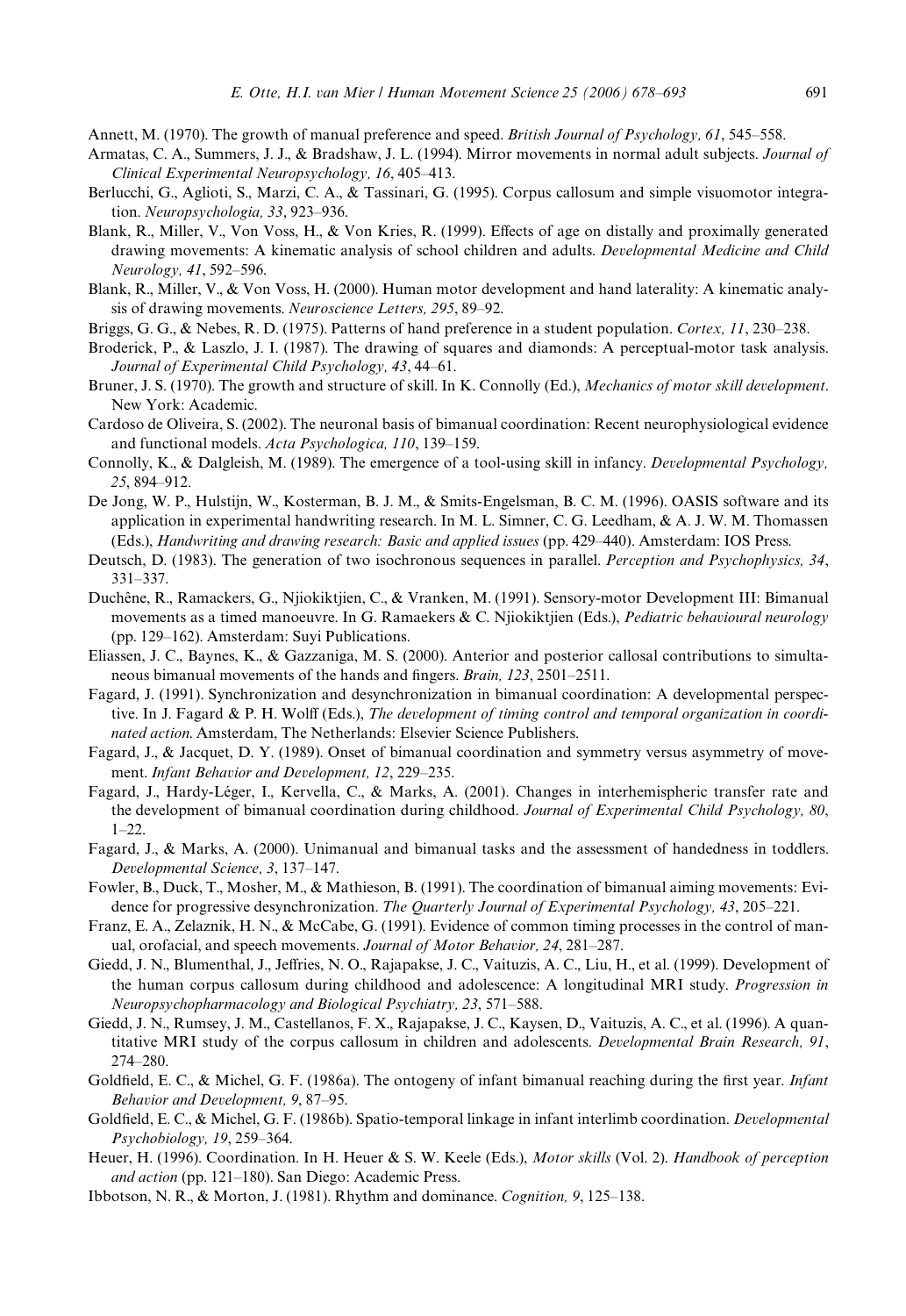- Jeeves, M. A., Silver, P. H., & Milner, A. B. (1988). Role of the corpus callosum in the development of a motor skill. *Developmental Neuropsychology, 44*, 305–323.
- Kelso, J. A. S., Southard, D. L., & Goodman, D. (1979). On the coordination of two-handed movements. *Journal of Experimental Psychology: Human Perception and Performance, 5*, 229–238.
- <span id="page-15-2"></span>Kelso, J. A. S., Putnam, C. A., & Goodman, D. (1983). On the space-time structure of human interlimb co-ordination. *Quarterly Journal of Experimental Psychology, 35A*, 347–375.
- <span id="page-15-3"></span>Klapp, S. T. (1979). Doing two things at once: The role of temporal compatibility. *Memory and Cognition, 7*, 375– 381.
- <span id="page-15-4"></span>Klapp, S. T. (1981). Temporal compatibility in dual motor tasks II: Simultaneous articulation and hand movements. *Memory and Cognition, 9*, 398–401.
- <span id="page-15-11"></span>Kennerley, S. W., Diedrichsen, J., Hazeltine, E., Semjen, A., & Ivry, R. B. (2002). Callosotomy patients exhibit temporal uncoupling during continuous bimanual movements. *Nature Neuroscience, 5*, 376–381.
- <span id="page-15-0"></span>Kimmerle, M., Mick, L. A., & Michel, G. F. (1995). Bimanual role-differentiated toy play during infancy. *Infant Behavior and Development, 18*, 299–307.
- Konzem, P. B. (1987). *Extended practice and patterns of bimanual interference*. Doctoral dissertation, University of Southern California.
- <span id="page-15-1"></span>Lee, T. D., Swinnen, S. P., & Verscheuren, S. (1995). Relative phase alterations during bimanual skill acquisition. *Journal of Motor Behavior, 27*, 263–274.
- Marion, S. D., Kilian, S. C., Naramor, T. L., & Brown, W. S. (2003). Normal development of bimanual coordination: Visuomotor and interhemispheric contributions. *Developmental Neuropsychology, 23*, 399–421.
- Michel, G. F., Ovrut, M. R., & Harkins, D. A. (1985). Hand-use preference for reaching and object manipulation in 6–13-month-old infants. *Genetic, Social and General Psychology Monography, 4*, 407–427.
- <span id="page-15-8"></span>Njiokiktjien, C., Sonneville, L. D., Kurgansky, A. M. H. A., & Vranken, V. V. M. (1997). Unimanual and bimanual simultaneous fingertapping in schoolchildren: Developmental aspects and hand preference-related asymmetries. *Laterality: Asymmetries of Body, Brain, and Cognition, 2*, 117–135.
- Paus, T., Collins, D. L., Evans, A. C., Leonard, G., Pike, B., & Zijdenbos, A. (2001). Maturation of white matter in the human brain: A review of magnetic resonance studies. *Brain Research Bulletin, 54*, 255–266.
- <span id="page-15-5"></span>Peters, M. (1977). Simultaneous performance of two motor activities: The factor of timing. *Neuropsychologica, 15*, 461–464.
- Peters, M. (1981). Attentional asymmetries during concurrent bimanual performance. *Quarterly Journal of Experimental Psychology, 33A*, 95–103.
- Peters, M. (1985). Constraints in the performance of bimanual tasks and their expression in skilled and unskilled subjects. *The Quarterly Journal of Experimental Psychology, 37*, 171–196.
- <span id="page-15-12"></span>Preilowski, B. F. (1972). Possible contribution of the anterior forebrain commissures to bilateral motor coordination. *Neuropsychologia, 10*, 267–277.
- Ramsey, D. S., Campos, J. J., & Fenson, L. (1979). Onset of bimanual handedness in infants. *Infant Behavior and Development, 2*, 69–76.
- Ramsey, D. S., & Weber, S. L. (1986). Infants' hand preference in a task involving complementary roles for the two hands. *Child Development, 57*, 300–307.
- Rauch, R. A., & Jinkins, J. R. (1994). Analysis of cross-sectional area measurements of the corpus callosum adjusted for brain size in male and female subjects from childhood to adulthood. *Behavioral Brain Research, 64*, 65–78.
- Robertson, D. S. (2001). Development of bimanual skill: The search for stable patterns of coordination. *Journal of Motor Behavior, 33*, 114–126.
- <span id="page-15-9"></span>Robertson, S. D., Zelaznik, H. N., Lantero, D. A., Bojczyk, K. G., Spencer, R. M., Doffin, J. G., et al. (1999). Correlations for timing consistency among tapping and drawing tasks: Evidence against a single timing process for motor control. *Journal of Experimental Psychology Human Perception and Performance, 25*, 1316–1330.
- <span id="page-15-10"></span>Semjen, A. (2002). On the timing basis of bimanual coordination in discrete and continuous tasks. *Brain and Cognition, 48*, 133–148.
- <span id="page-15-6"></span>Schmidt, R. A., & Lee, T. D. (2005). *Motor control and learning: A behavioral emphasis* (4th ed.). Champaign, IL: Human Kinetics.
- <span id="page-15-7"></span>Schmidt, R. A., Zalaznik, H. N., Hawkins, B., Frank, J. S., & Quinn, J. T. (1979). Motor output variability: A theory for the accuracy of rapid motor acts. *Psychological Review, 86*, 415–451.
- Serrien, D. J., Pogosyan, A. H., & Brown, P. (2004). Cortico-cortical coupling patterns during dual task performance. *Experimental Brain Research, 157*, 79–84.